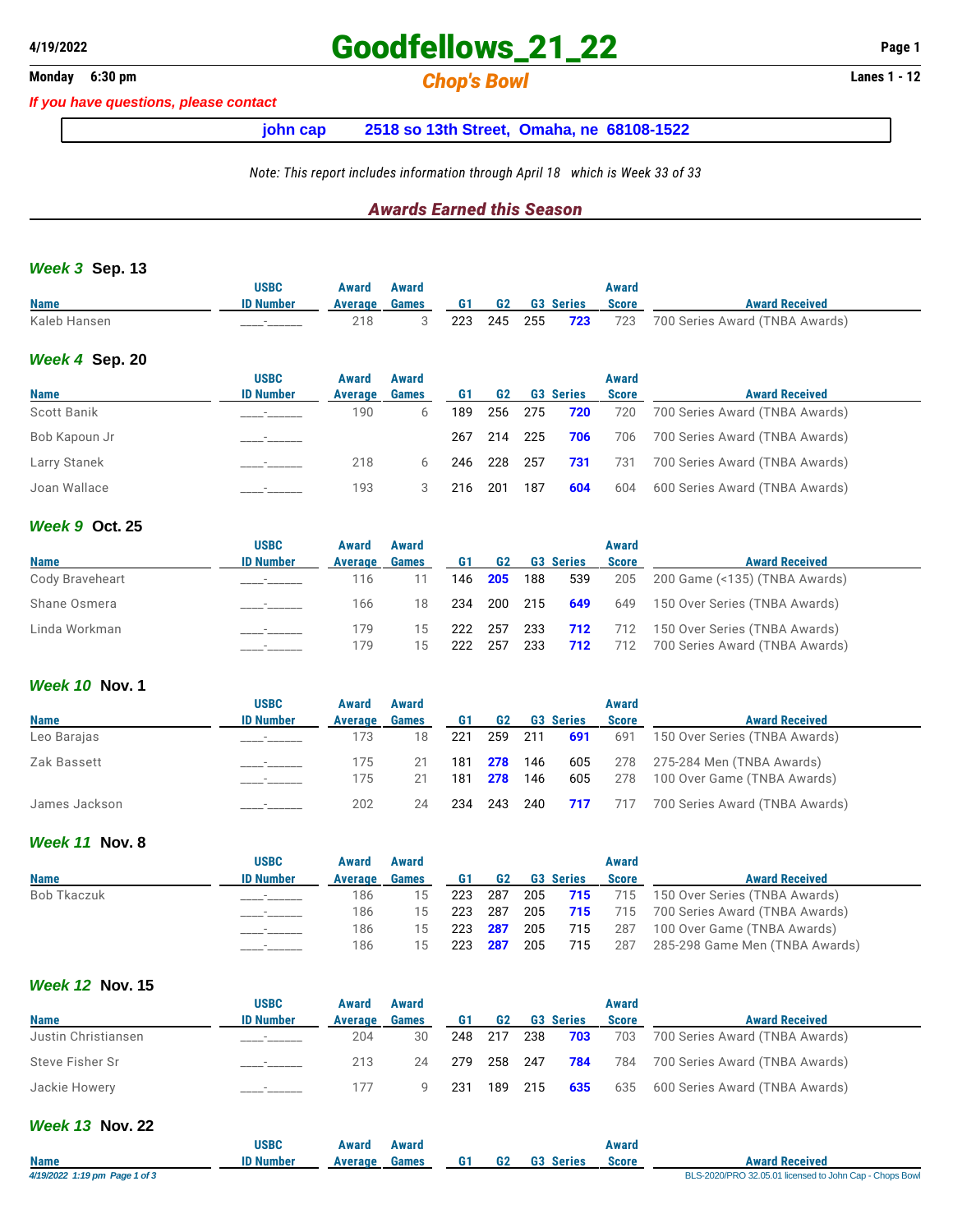## **4/19/2022 Goodfellows\_21\_22 Page 2**

**Monday 6:30 pm** *Chop's Bowl* **Lanes 1 - 12**

#### *If you have questions, please contact*

### **john cap 2518 so 13th Street, Omaha, ne 68108-1522**

#### *Note: This report includes information through April 18 which is Week 33 of 33*

|               | <b>USBC</b>      | Award   | Award        |     |         |     |                  | Award        |                                               |
|---------------|------------------|---------|--------------|-----|---------|-----|------------------|--------------|-----------------------------------------------|
| <b>Name</b>   | <b>ID Number</b> | Average | <b>Games</b> | G1  | G2      |     | <b>G3 Series</b> | <b>Score</b> | <b>Award Received</b>                         |
| Dave Black Sr |                  |         | 24           | 246 | 243 237 |     | 726              |              | 726 700 Series Award (TNBA Awards)            |
| Linda Workman |                  | 189     | 24           | 208 | 201     | 209 |                  |              | <b>618</b> 618 600 Series Award (TNBA Awards) |

#### *Week 15* **Dec. 6**

|                | <b>USBC</b>      | Award | Award                               |  |  | Award |                                                           |
|----------------|------------------|-------|-------------------------------------|--|--|-------|-----------------------------------------------------------|
| <b>Name</b>    | <b>ID Number</b> |       | Average Games G1 G2 G3 Series Score |  |  |       | <b>Award Received</b>                                     |
| Matt Jorgensen |                  |       |                                     |  |  |       | 158 171 190 519 519 500 Series Award (<135) (TNBA Awards) |

#### *Week 16* **Dec. 13**

|               | <b>USBC</b>      | Award   | Award |     |                |     |                  | Award        |                                |
|---------------|------------------|---------|-------|-----|----------------|-----|------------------|--------------|--------------------------------|
| <b>Name</b>   | <b>ID Number</b> | Average | Games | G1  | G <sub>2</sub> |     | <b>G3 Series</b> | <b>Score</b> | <b>Award Received</b>          |
| Tim Macdonald |                  | 20٬     | 36    | 199 | 289            | 187 | 675              | 289          | 285-298 Game Men (TNBA Awards) |

#### *Week 17* **Dec. 20**

|               | <b>USBC</b>      | Award         | Award |               |         |                 | Award        |                                    |
|---------------|------------------|---------------|-------|---------------|---------|-----------------|--------------|------------------------------------|
| <b>Name</b>   | <b>ID Number</b> | Average Games |       |               |         | G1 G2 G3 Series | <b>Score</b> | <b>Award Received</b>              |
| Eric Mulligan |                  | 220           |       | 15 <b>290</b> | 200 196 | 686             |              | 290 285-298 Game Men (TNBA Awards) |

#### *Week 18* **Dec. 27**

|                | <b>USBC</b>      | Award   | Award        |     |                |         |                  | Award        |                                |
|----------------|------------------|---------|--------------|-----|----------------|---------|------------------|--------------|--------------------------------|
| <b>Name</b>    | <b>ID Number</b> | Average | <b>Games</b> | G1  | G <sub>2</sub> |         | <b>G3 Series</b> | <b>Score</b> | <b>Award Received</b>          |
| Scott Tangeman |                  | 194     | 45           | 256 | 226            | 255     | 737              | 737          | 150 Over Series (TNBA Awards)  |
|                |                  | 194     | 45           | 256 | 226            | 255     | 737              | 737          | 700 Series Award (TNBA Awards) |
| Chase Trecek   |                  | 195     | 36           | 193 |                | 285 245 | 723              | 723          | 700 Series Award (TNBA Awards) |
|                |                  | 195     | 36           | 193 | 285            | -245    | 723              | 285          | 285-298 Game Men (TNBA Awards) |

#### *Week 20* **Jan. 10**

|             | <b>USBC</b>      | Award         | Award |           |    |                  | Award        |                                    |
|-------------|------------------|---------------|-------|-----------|----|------------------|--------------|------------------------------------|
| <b>Name</b> | <b>ID Number</b> | Average Games |       | <b>G1</b> | G2 | <b>G3 Series</b> | <b>Score</b> | <b>Award Received</b>              |
| Zak Bassett | . _______        | 181           |       |           |    | 256 277 164 697  |              | 697  150 Over Series (TNBA Awards) |

#### *Week 24* **Feb. 7**

|             | <b>USBC</b>      | Award   | Award        |     |       |                     | Award        |                                    |
|-------------|------------------|---------|--------------|-----|-------|---------------------|--------------|------------------------------------|
| <b>Name</b> | <b>ID Number</b> | Average | <b>Games</b> | G1  |       | <b>G2</b> G3 Series | <b>Score</b> | <b>Award Received</b>              |
| Zak Bassett |                  | 185     | 63           | 255 |       | 232 245 <b>732</b>  |              | 732 700 Series Award (TNBA Awards) |
| Joe Gibler  |                  | 192     | 63           | 222 | - 237 | 244 <b>703</b>      |              | 703 700 Series Award (TNBA Awards) |

### *Week 25* **Feb. 14**

|             | <b>USBC</b>      | Award   | Award |     |                |                  | Award        |                                |
|-------------|------------------|---------|-------|-----|----------------|------------------|--------------|--------------------------------|
| <b>Name</b> | <b>ID Number</b> | Average | Games | G1  | G2             | <b>G3 Series</b> | <b>Score</b> | <b>Award Received</b>          |
| Mike Guy    | _______          | 207     | 63    | 200 | 151 <b>297</b> | 648              | 297          | 285-298 Game Men (TNBA Awards) |

#### *Week 26* **Feb. 21**

|               | <b>USBC</b>      | Award   | Award        |    |  |                        | Award        |                                    |
|---------------|------------------|---------|--------------|----|--|------------------------|--------------|------------------------------------|
| <b>Name</b>   | <b>ID Number</b> | Average | <b>Games</b> | G1 |  | <b>G2</b> G3 Series    | <b>Score</b> | <b>Award Received</b>              |
| Mike Guv      |                  | 208     | 66           |    |  | 259 249 218 <b>726</b> |              | 726 700 Series Award (TNBA Awards) |
| Eric Mulligan |                  | 214     | 42           |    |  | 258 264 212 <b>734</b> |              | 734 700 Series Award (TNBA Awards) |